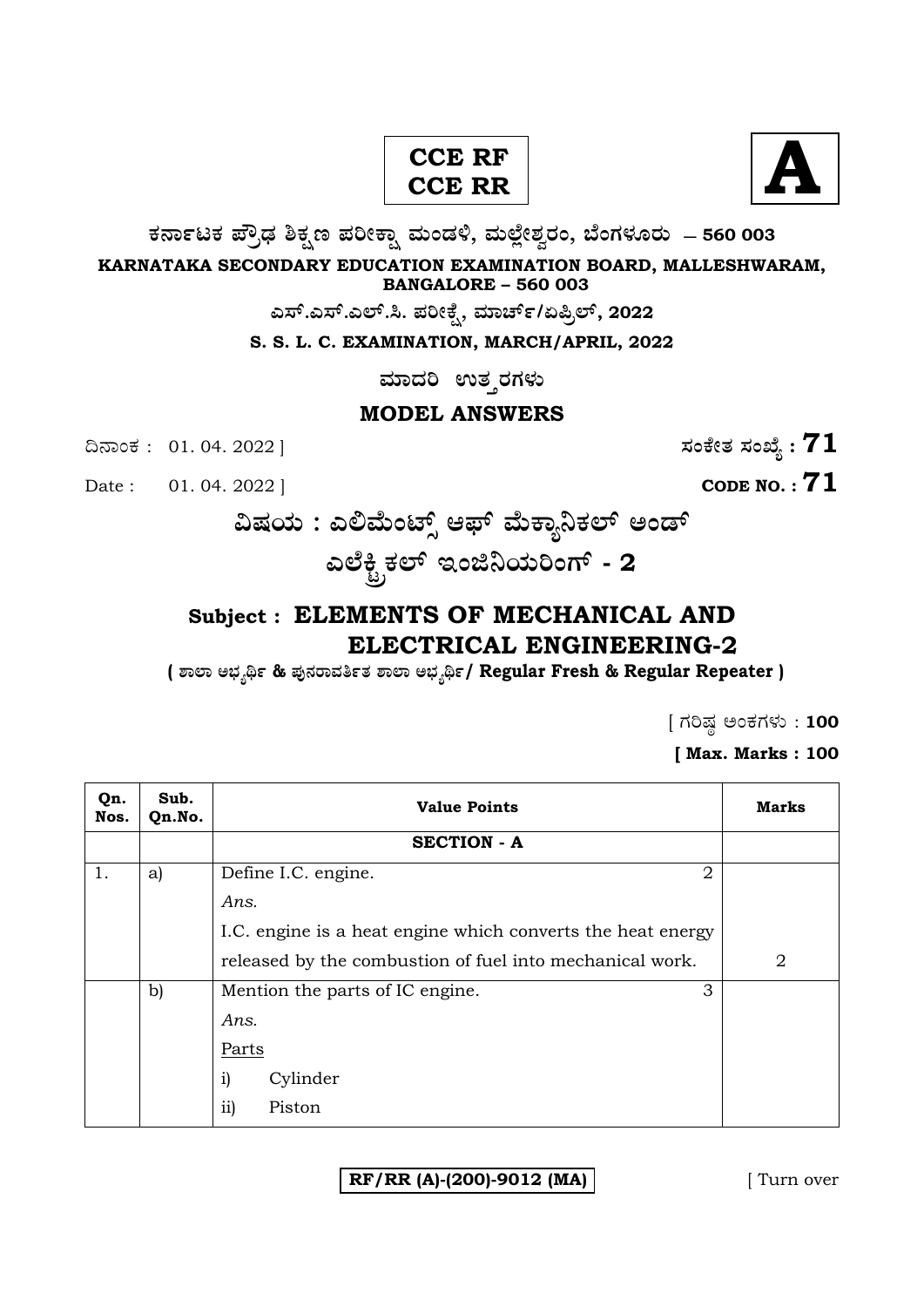## **71** 2 **CCE RF & RR**

| Qn.<br>Nos. | Sub.<br>Qn.No. | <b>Value Points</b>                                            | Marks          |
|-------------|----------------|----------------------------------------------------------------|----------------|
|             |                | iii)<br>Piston rings                                           |                |
|             |                | Connecting rod<br>iv)                                          |                |
|             |                | Crank and crank shaft<br>$\mathbf{v})$                         |                |
|             |                | Valves<br>vi)                                                  |                |
|             |                | Fly wheel<br>vii)                                              |                |
|             |                | Crank case.<br>viii)                                           | 3              |
|             | $\mathbf{c})$  | Differentiate between petrol engine and diesel engine.<br>5    |                |
|             |                | Ans.                                                           |                |
|             |                | Petrol engine<br>Diesel engine                                 |                |
|             |                | It works on diesel cycle<br>i)<br>It works on otto cycle<br>i) |                |
|             |                | which is also called as<br>which is also called as             |                |
|             |                | constant volume cycle<br>constant pressure cycle               |                |
|             |                | ii) Petrol is used<br>ii) Diesel is used                       |                |
|             |                | iii) Air and Petrol mixture<br>iii) Only air<br>is<br>drawn    |                |
|             |                | during the<br>drawn during the<br>suction<br>is                |                |
|             |                | suction stroke<br>stroke                                       |                |
|             |                | iv) Low compression ratio<br>iv) High compression ratio        |                |
|             |                | ranging from $7:1$ to<br>ranging from $16:1$ to                |                |
|             |                | 12:1<br>20:1.                                                  |                |
|             |                | High engine speed of $ v $ Low<br>engine<br>speed<br>V)        |                |
|             |                | about 3000 rpm<br>ranging from 500 to                          |                |
|             |                | 1500 rpm.                                                      |                |
|             |                |                                                                | 5              |
| 2.          | a)             | What is an air compressor ?<br>2                               |                |
|             |                | Ans.                                                           |                |
|             |                | Air compressors are power absorbing devices which are          |                |
|             |                | used to increase the pressure of air at least by two times.    | $\overline{2}$ |
|             | $\mathbf{b}$   | How are the air compressors classified ?<br>3                  |                |
|             |                | Ans.                                                           |                |
|             |                | Air compressors are classified as                              |                |
|             |                | Reciprocating air compressor<br>i)                             |                |
|             |                | Centrifugal air compressor<br>$\overline{11}$                  | 3              |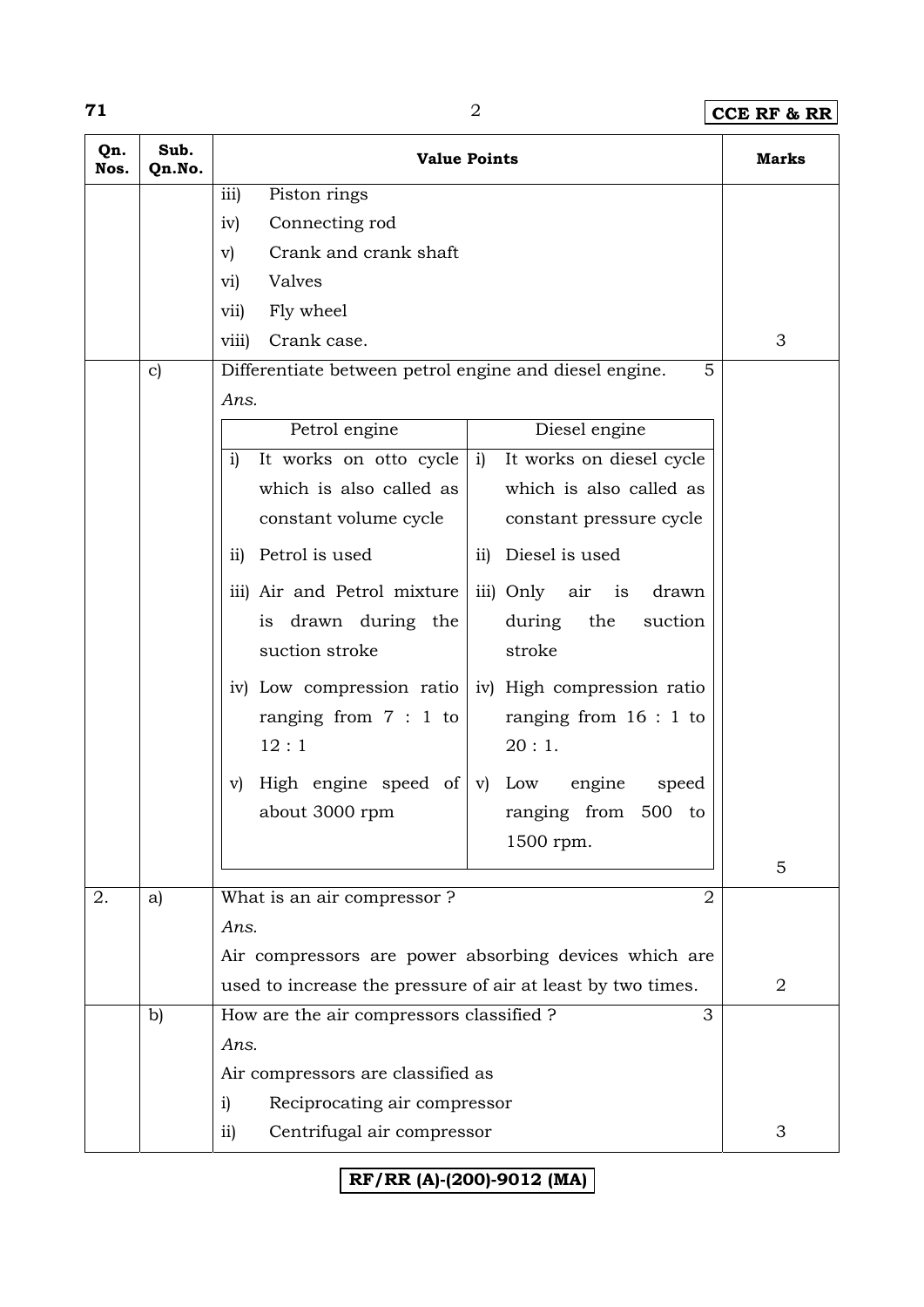**CCE RF & RR** 3 **71** 

| Qn.<br>Nos. | Sub.<br>Qn.No. | <b>Value Points</b>                                     | <b>Marks</b>   |
|-------------|----------------|---------------------------------------------------------|----------------|
|             | $\mathbf{c})$  | Draw a neat sketch of reciprocating air compressor and  |                |
|             |                | 5<br>label the parts.                                   |                |
|             |                | Ans.                                                    |                |
|             |                | Sketch of air compressor                                |                |
|             |                | <b>INLET VALVE</b><br><b>OUTLET VALVE</b>               |                |
|             |                | <b>COMPRESSED AIR</b><br><b>ATMOSPHERIC AIR</b>         |                |
|             |                | <b>PISTON</b><br><b>CYLINDER</b>                        |                |
|             |                |                                                         |                |
|             |                | <b>CONNECTING ROD</b>                                   |                |
|             |                |                                                         |                |
|             |                |                                                         |                |
|             |                |                                                         |                |
|             |                | <b>CRANK</b>                                            |                |
|             |                | Sketch -<br><b>Reciprocating Air Compressor</b>         | 5              |
|             |                | $\overline{4}$<br>Parts - 1                             |                |
| 3.          | a)             | What is refrigeration?<br>$\overline{2}$                |                |
|             |                |                                                         |                |
|             |                | Ans.                                                    |                |
|             |                | Refrigeration is defined as a method of reducing the    |                |
|             |                | temperature of a system below that of the surroundings. | $\overline{2}$ |
|             | b)             | Mention the applications of air-conditioning.<br>3      |                |
|             |                | Ans.                                                    |                |
|             |                | Applications                                            |                |
|             |                | Residential air conditioning<br>i)                      |                |
|             |                | Commercial air conditioning<br>$\overline{11}$          |                |
|             |                | Industrial air conditioning.<br>iii)                    | 3              |
|             |                |                                                         |                |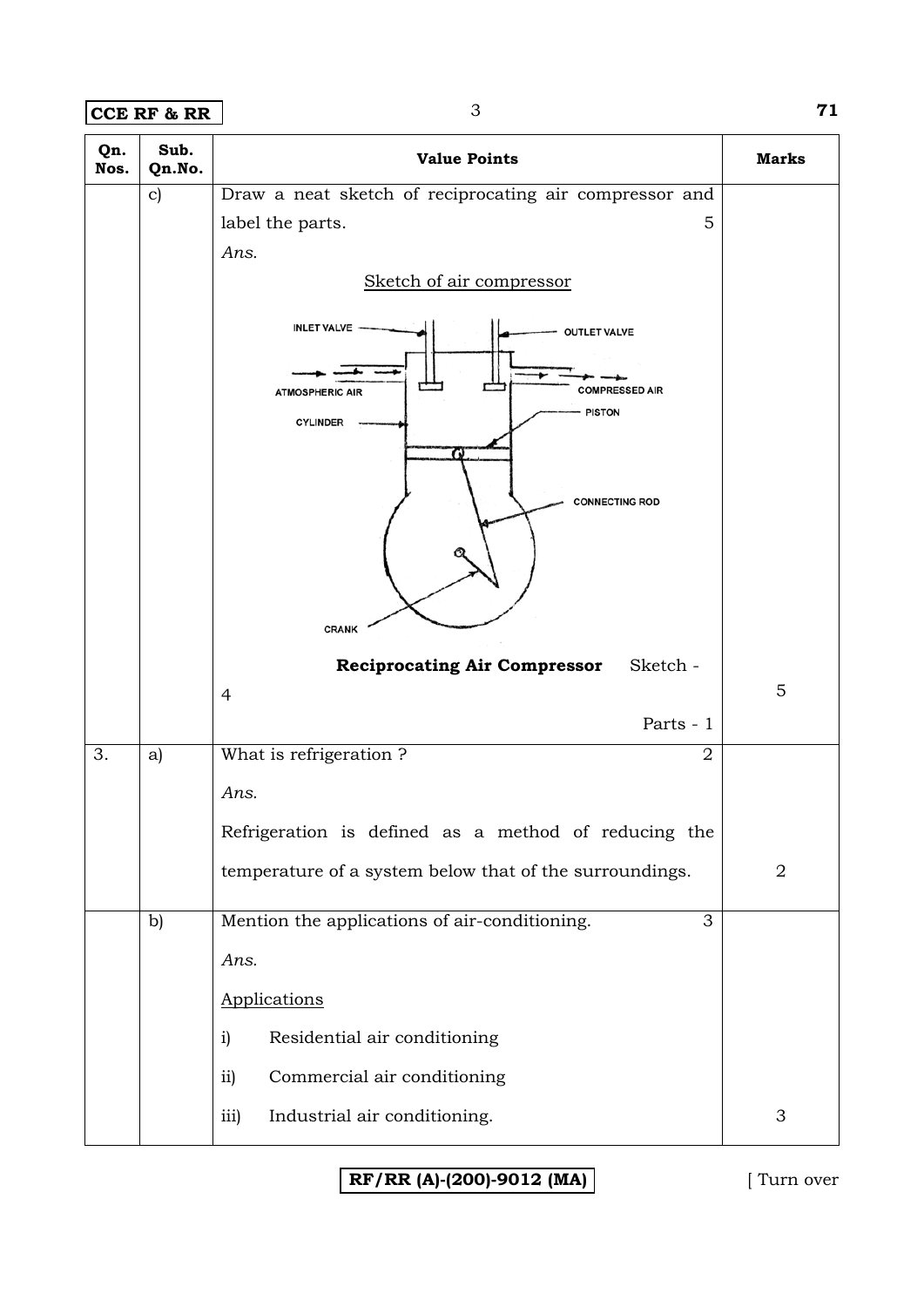## **71** 4 **CCE RF & RR**

| Qn.<br>Nos. | Sub.<br>Qn.No. | <b>Value Points</b>                                      | <b>Marks</b>     |
|-------------|----------------|----------------------------------------------------------|------------------|
|             | $\mathbf{c})$  | Draw a neat sketch of refrigeration system and label the |                  |
|             |                | 5<br>parts.                                              |                  |
|             |                | Ans.                                                     |                  |
|             |                | Diagram of Refrigeration system                          |                  |
|             |                |                                                          |                  |
|             |                | Compressor<br>Evaporator                                 |                  |
|             |                | Condenser                                                |                  |
|             |                | Receiver<br>Throttling valve                             |                  |
|             |                |                                                          | 5                |
|             |                | refrigeration system                                     |                  |
| 4.          | a)             | List the types of refrigerants.<br>$\overline{2}$        |                  |
|             |                | Ans.                                                     |                  |
|             |                | <b>Types of Refrigerants</b>                             |                  |
|             |                | Air<br>i)                                                |                  |
|             |                | Ammonia<br>ii)                                           |                  |
|             |                | Carbon dioxide<br>iii)                                   |                  |
|             |                | Sulphur dioxide<br>iv)                                   | $\boldsymbol{2}$ |
|             | b)             | 3<br>Mention the uses of air compressor.                 |                  |
|             |                | Ans.                                                     |                  |
|             |                | Uses of Air compressor                                   |                  |
|             |                | Used for washing vehicles<br>i)                          |                  |
|             |                | ii)<br>Used for inflating tubes and tyres                |                  |
|             |                | iii)<br>Used in spray painting                           |                  |
|             |                | Used for pneumatic drives<br>iv)                         |                  |
|             |                | Used for cooling buildings<br>$\mathbf{v})$              |                  |
|             |                | Used in hospitals.<br>vi)                                |                  |
|             |                |                                                          | $\mathfrak{Z}$   |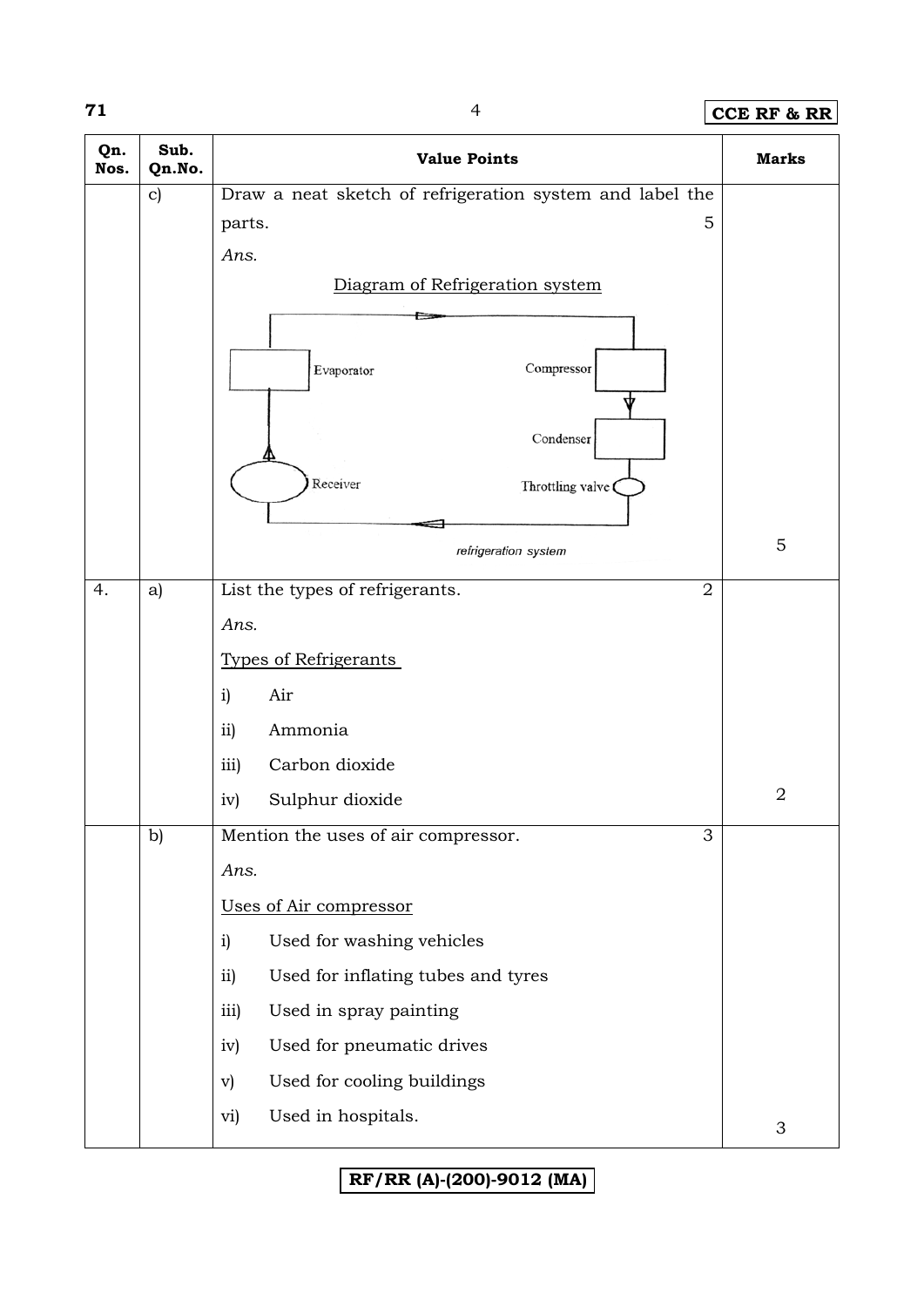**CCE RF & RR** 5 **71** 

| Qn.<br>Nos. | Sub.<br>Qn.No. | <b>Value Points</b>                                                                                                                        | <b>Marks</b>   |
|-------------|----------------|--------------------------------------------------------------------------------------------------------------------------------------------|----------------|
|             | $\mathbf{c})$  | Draw a neat sketch of summer air-conditioning system<br>5<br>and label the parts.<br>Ans.<br>Sketch of summer air-conditioning             |                |
|             |                | Refrigerant<br>Heating coil<br>Filter.<br>Fan<br>Air<br>Sump<br>Part of exhaust air<br>Conditioned space<br>Summer air conditioning system | 5              |
| 5.          | a)             | What is the main function of lathe?<br>$\overline{2}$                                                                                      |                |
|             |                | Ans.<br>The main function of the lathe is to remove material from                                                                          |                |
|             |                | the work piece.                                                                                                                            | $\overline{2}$ |
|             | b)             | C.<br>Write the types of lathes.<br>◡                                                                                                      |                |
|             |                | Ans.                                                                                                                                       |                |
|             |                | Types of lathes                                                                                                                            |                |
|             |                | Engine lathe<br>i)<br>ii)<br>Bench lathe                                                                                                   |                |
|             |                | iii)<br>Tool Room lathe                                                                                                                    |                |
|             |                | Speed lathe<br>iv)                                                                                                                         |                |
|             |                | Capstan and turret lathe<br>$\mathbf{v})$                                                                                                  |                |
|             |                | Automatic lathe.<br>vi)                                                                                                                    | $\mathfrak{S}$ |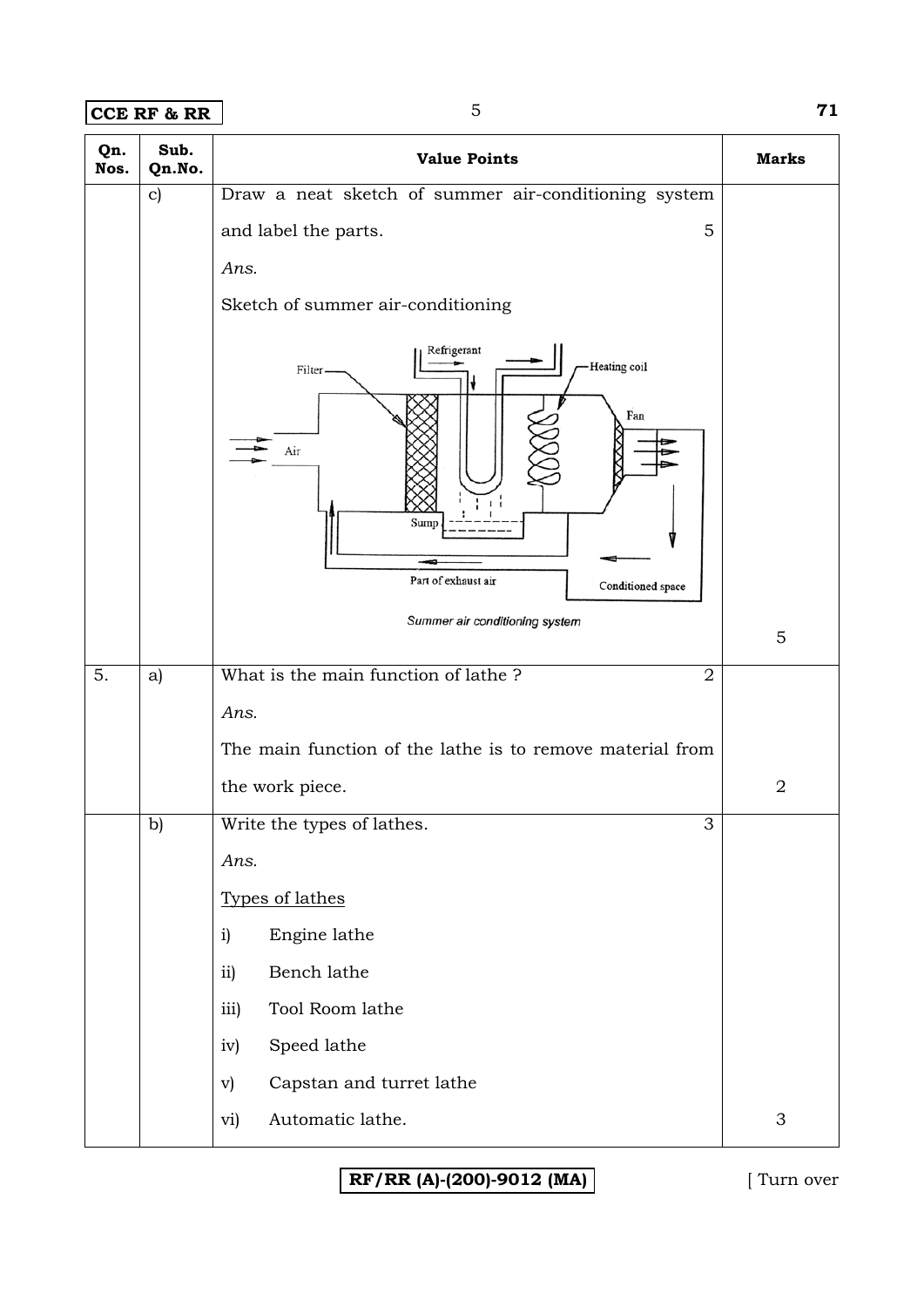## **71** 6 **CCE RF & RR**

| Qn.<br>Nos. | Sub.<br>Qn.No. | <b>Value Points</b>                                                                                                                                                                                                                     | <b>Marks</b>              |
|-------------|----------------|-----------------------------------------------------------------------------------------------------------------------------------------------------------------------------------------------------------------------------------------|---------------------------|
|             | $\mathbf{c})$  | Draw a neat sketch of lathe and label the parts.<br>5                                                                                                                                                                                   |                           |
|             |                | Ans.                                                                                                                                                                                                                                    |                           |
|             |                | Lathe                                                                                                                                                                                                                                   |                           |
|             |                | <b>SWING OF WORKPIECE</b><br><b>SWING OF WORKPIECE</b><br>Spindle<br><b>OVER LATHE BED</b><br><b>OVER GAP IN THE BED</b><br><b>OVERALL LENGTH OF BED</b><br><b>DISTANCE BETWEEN</b><br><b>CENTRES</b><br>Tail<br>Head<br>stock<br>stock |                           |
|             |                | <b>GAP IN THE BED</b><br><b>LATHE BED</b>                                                                                                                                                                                               | 5                         |
|             |                | <b>OR</b>                                                                                                                                                                                                                               |                           |
|             | a)             | What is drilling?<br>$\overline{2}$                                                                                                                                                                                                     |                           |
|             |                | Ans.                                                                                                                                                                                                                                    |                           |
|             |                | Drilling is the operation used to produce cylindrical holes                                                                                                                                                                             |                           |
|             |                | in a work piece.                                                                                                                                                                                                                        | $\overline{2}$            |
|             | b)             | Write the types of drilling machines.<br>3                                                                                                                                                                                              |                           |
|             |                | Ans.                                                                                                                                                                                                                                    |                           |
|             |                | Types:                                                                                                                                                                                                                                  |                           |
|             |                | Portable drilling machine<br>i)                                                                                                                                                                                                         |                           |
|             |                | Sensible drilling machine<br>ii)                                                                                                                                                                                                        |                           |
|             |                | Upright drilling machine<br>iii)                                                                                                                                                                                                        |                           |
|             |                | iv)<br>Radial drilling machine                                                                                                                                                                                                          |                           |
|             |                | Multiple drilling machine<br>$\mathbf{v})$                                                                                                                                                                                              |                           |
|             |                | Gang drilling machine.<br>vi)                                                                                                                                                                                                           | $\ensuremath{\mathsf{3}}$ |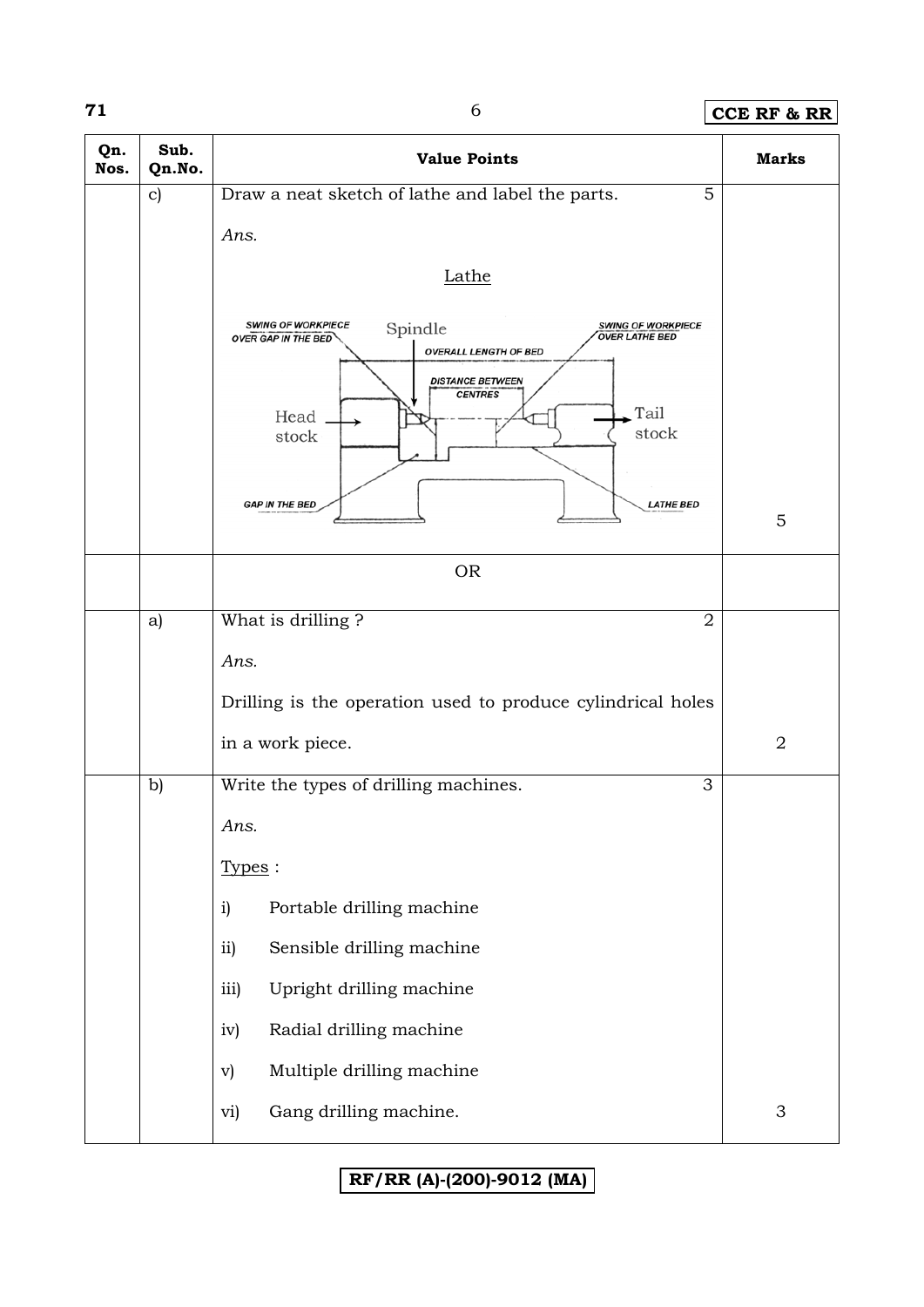#### **CCE RF & RR** 7 **71**

| Qn.<br>Nos. | Sub.<br>Qn.No. | <b>Value Points</b>                                                  | <b>Marks</b> |
|-------------|----------------|----------------------------------------------------------------------|--------------|
|             | $\mathbf{c})$  | With a neat sketch explain reaming operation.<br>5                   |              |
|             |                | Ans.                                                                 |              |
|             |                | Reaming operation                                                    |              |
|             |                | Reamer<br>Direction<br>of cutting<br>Work piece<br>Reaming operation |              |
|             |                | Reaming operations used for sizing and smoothing the                 |              |
|             |                | drilled holes.                                                       | 5            |
|             |                |                                                                      |              |
| 6.          | a)             | Classify the IC engines according to the types of Ignition.          |              |
|             |                | $\overline{2}$                                                       |              |
|             |                | Ans.                                                                 |              |
|             |                | Classification of engine                                             |              |
|             |                | Spark ignition engine<br>$\mathbf{i}$                                |              |
|             |                | Compression ignition engine.<br>ii)                                  | 2            |
|             | b)             | 3<br>Write a short note on connecting rod.                           |              |
|             |                | Ans.                                                                 |              |
|             |                | <b>Connecting Rod</b>                                                |              |
|             |                | It is a link that connects the piston and the crankshaft by          |              |
|             |                | means of Pin joints. It converts the rectilinear motion of           |              |
|             |                | the piston into rotary motion of the crankshaft.                     | 3            |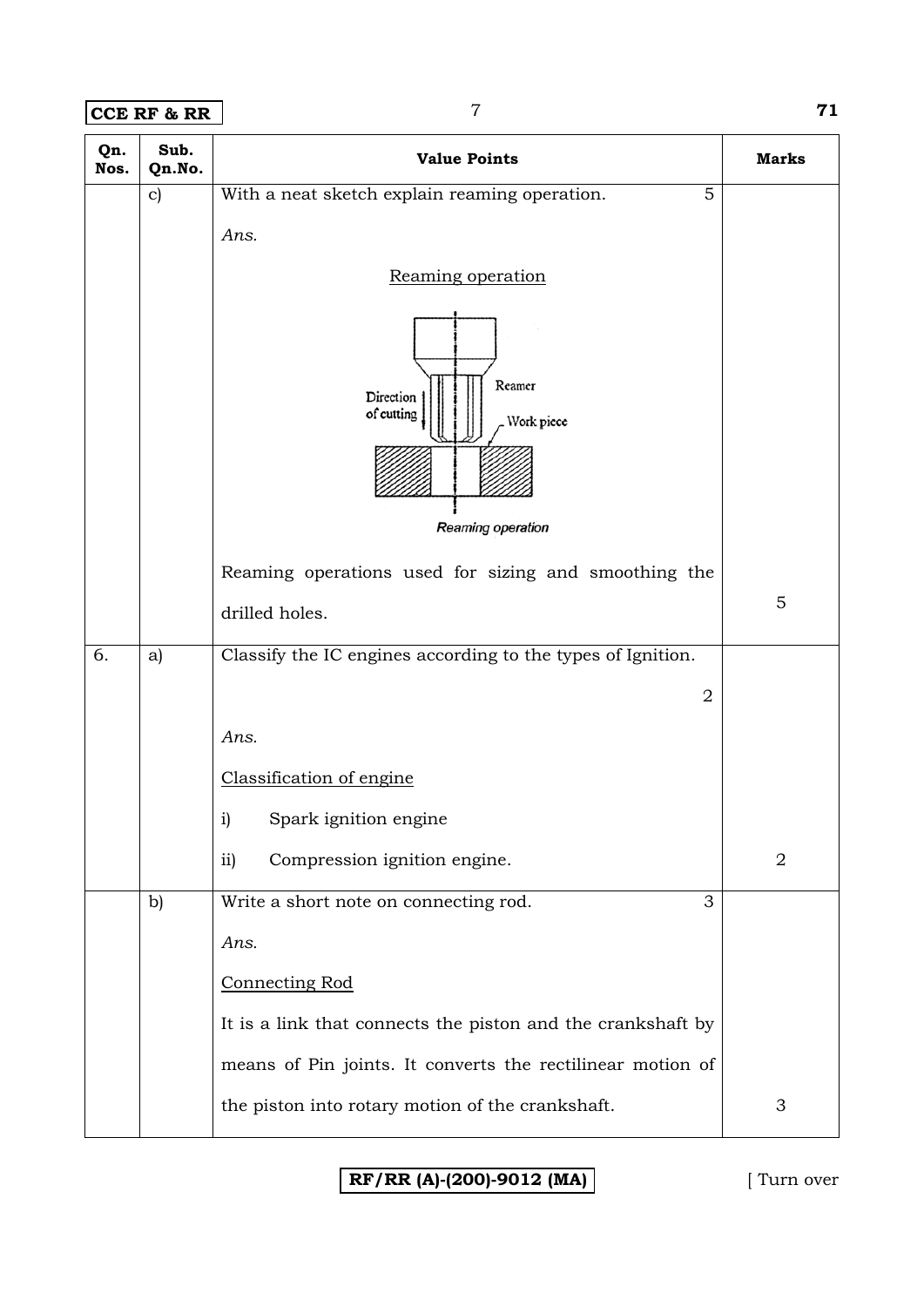#### **71** 8 **CCE RF & RR**

| Qn.<br>Nos. | Sub.<br>Qn.No. | <b>Value Points</b>                                                                                                                   | Marks          |
|-------------|----------------|---------------------------------------------------------------------------------------------------------------------------------------|----------------|
|             | $\mathbf{c})$  | With a neat sketch explain the operation of plain turning.                                                                            |                |
|             |                | 5<br>Ans.                                                                                                                             |                |
|             |                | <b>Sketch of Plain Turning</b>                                                                                                        |                |
|             |                | Spindle<br>Three jaw chuck<br>Head stock<br>Dead centre<br>Work piece<br>Tail stock<br>Single point cutting tool<br>Turning operation |                |
|             |                | In this type of turning, workpiece is supported in between                                                                            |                |
|             |                | the two centres which permit the rotation of the work-                                                                                |                |
|             |                | piece. This method of operation workpiece is reduced to<br>the cylindrical section of required diameter.                              | 5              |
|             |                | <b>SECTION - B</b>                                                                                                                    |                |
| 7.          | a)             | List the types of induced $e.m.f.$<br>$\overline{2}$                                                                                  |                |
|             |                | Ans.                                                                                                                                  |                |
|             |                | Types of induced e.m.f.                                                                                                               |                |
|             |                | Induced e.m.f.                                                                                                                        |                |
|             |                |                                                                                                                                       |                |
|             |                | Statically<br>Dynamically<br>Induced e.m.f.<br>Induced e.m.f.                                                                         |                |
|             |                |                                                                                                                                       |                |
|             |                | Self-induced<br>Mutually induced                                                                                                      |                |
|             |                | e.m.f.<br>e.m.f.                                                                                                                      | $\overline{2}$ |
|             | b)             | State Faraday's second law of electromagnetic induction.                                                                              |                |
|             |                | 3                                                                                                                                     |                |
|             |                | Ans.                                                                                                                                  |                |
|             |                | Second Law                                                                                                                            |                |
|             |                | The magnitude of the $e.m.f.$ induced in a circuit is directly<br>proportional to the rate of change of flux linkages.                |                |
|             |                |                                                                                                                                       |                |
|             |                | $\epsilon = \frac{N(\phi_2 - \phi_1)}{t}$                                                                                             | 3              |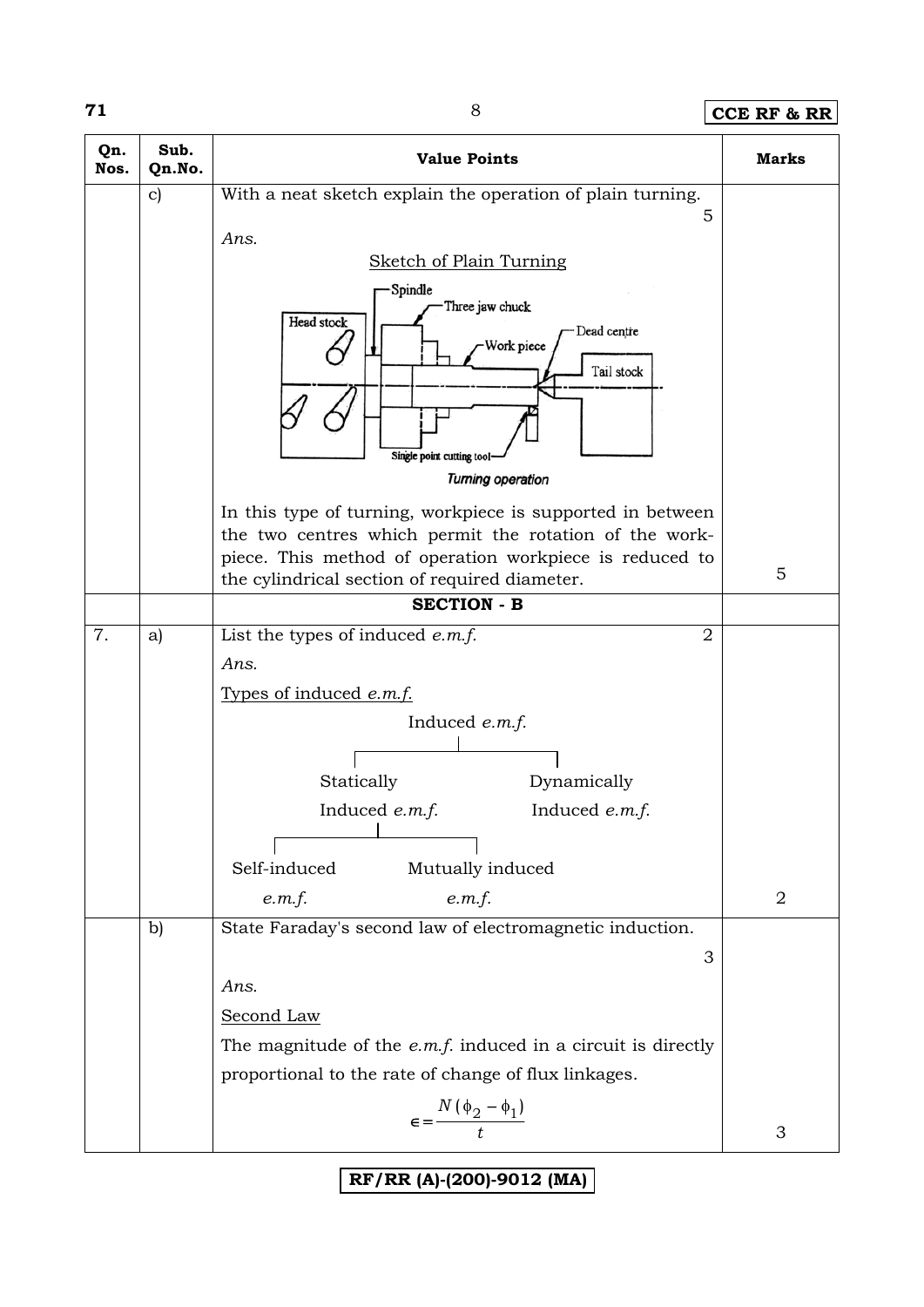**CCE RF & RR** 9 **71** 

| Qn.<br>Nos. | Sub.<br>Qn.No. | <b>Value Points</b>                                      | <b>Marks</b>   |
|-------------|----------------|----------------------------------------------------------|----------------|
|             | $\mathbf{c})$  | Draw a neat sketch of self-induced e.m.f. and label the  |                |
|             |                | 5<br>parts.                                              |                |
|             |                | Ans.                                                     |                |
|             |                | Sketch of self-induced e.m.f.                            |                |
|             |                | S                                                        |                |
|             |                | A - Ammeter I - Current                                  |                |
|             |                | R - Rheostat S - Switch                                  |                |
|             |                | B - Battery $e_L$ - Back <i>e.m.f.</i>                   |                |
|             |                | Sketch - 4                                               |                |
|             |                | Parts - 1                                                | 5              |
| 8.          | a)             | Define the term 'maximum value'.<br>$\overline{2}$       |                |
|             |                | Ans.                                                     |                |
|             |                | Maximum Value                                            |                |
|             |                | Highest value of an alternating quantity attained in one |                |
|             |                | half cycle called max. value.                            | $\overline{2}$ |
|             | $\mathbf{b}$   | Explain power and power factor.<br>3                     |                |
|             |                | Ans.                                                     |                |
|             |                | Power<br>i)                                              |                |
|             |                | The rate at which electrical work is done is called      |                |
|             |                | electrical power. S.I. unit is 'Watt' or 'Kilowatt'.     |                |
|             |                | Power factor<br>$\overline{11}$                          |                |
|             |                | Power factor is the ratio of true power and apparent     |                |
|             |                | power. It has no unit.                                   | 3              |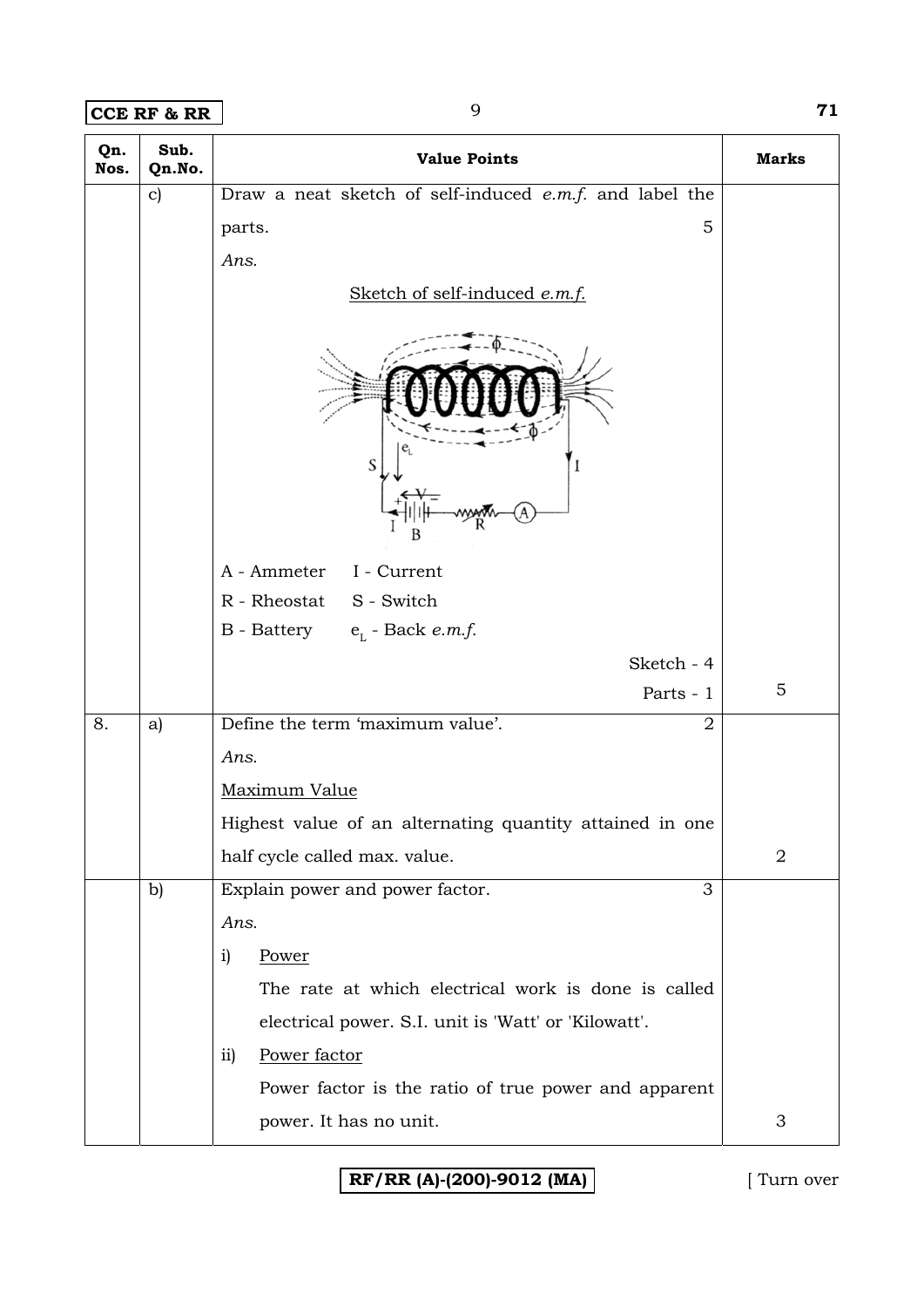## **71** 10 **CCE RF & RR**

| Qn.<br>Nos. | Sub.<br>Qn.No. | <b>Value Points</b>                                                         | <b>Marks</b>   |
|-------------|----------------|-----------------------------------------------------------------------------|----------------|
|             | $\mathbf{c})$  | Draw a neat sketch of sine wave and mark the following :                    |                |
|             |                | 5                                                                           |                |
|             |                | Time period<br>i)                                                           |                |
|             |                | ii)<br>Cycle.                                                               |                |
|             |                | Ans.                                                                        |                |
|             |                | Sketch of sine wave                                                         |                |
|             |                | $3\pi/2$<br>O<br>One cycle<br>Time period                                   |                |
|             |                | $+V$ = Positive voltage                                                     |                |
|             |                | $-V =$ Negative voltage                                                     |                |
|             |                | $\frac{\pi}{2}$ = 90°, $\pi$ = 180°, $3\frac{\pi}{2}$ = 270°, $2\pi$ = 360° | 5              |
| 9.          | a)             | List the types of statically induced $e.m.f.$<br>$\overline{2}$             |                |
|             |                | Ans.                                                                        |                |
|             |                | <b>Types</b>                                                                |                |
|             |                | Self-induced e.m.f.<br>i)                                                   |                |
|             |                | Mutually induced e.m.f.<br>$\overline{11}$                                  | $\overline{2}$ |
|             | b)             | Describe dynamically induced e.m.f.<br>3                                    |                |
|             |                | Ans.                                                                        |                |
|             |                | Dynamically induced e.m.f.                                                  |                |
|             |                | Whenever a conductor is moved in a magnetic field, which                    |                |
|             |                | causes an $e.m.f.$ is induced in a conductor this type of                   |                |
|             |                | induced $e.m.f.$ is called dynamically induced $e.m.f.$                     | 3              |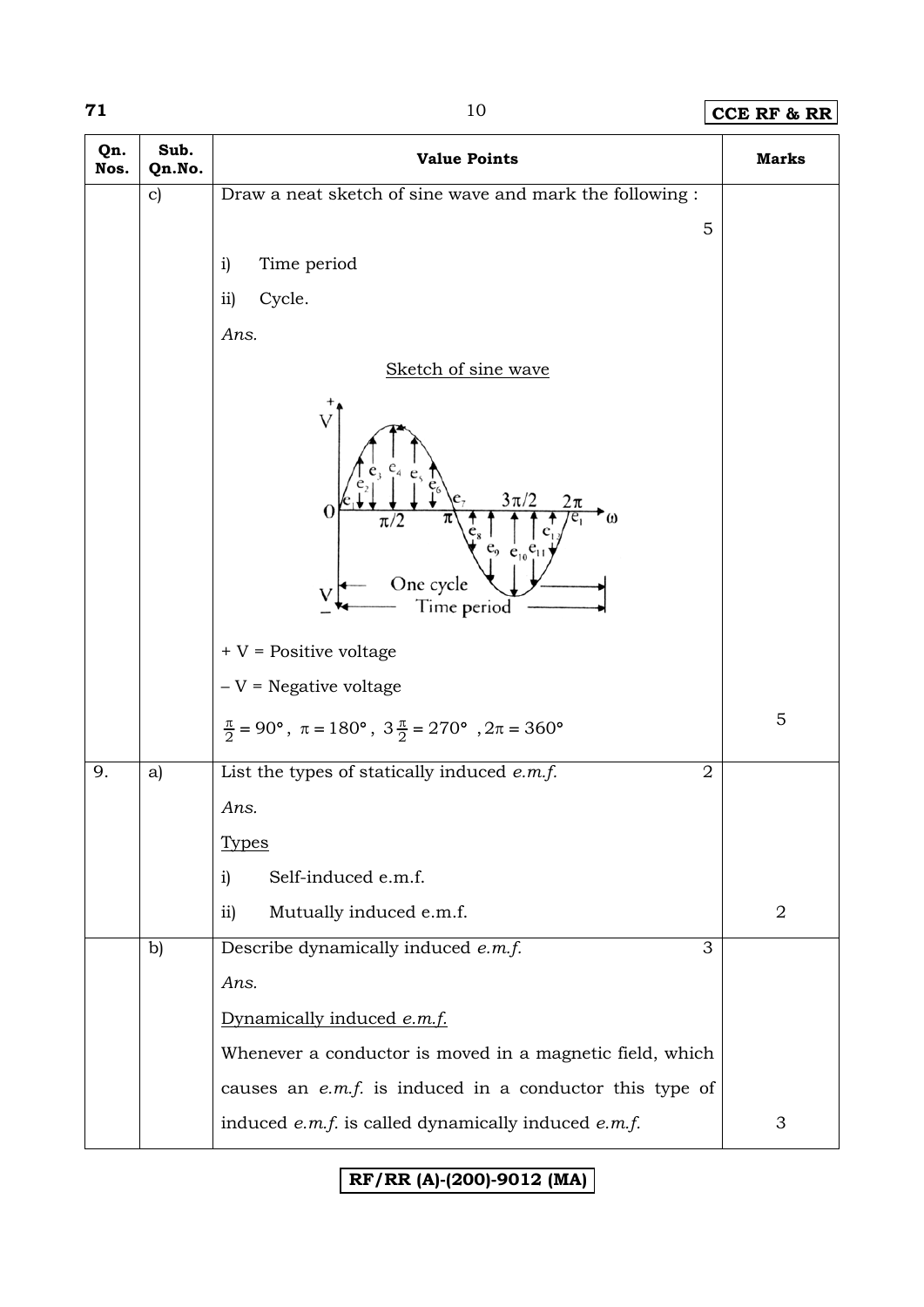**CCE RF & RR** 11 **71** 

| Qn.<br>Nos. | Sub.<br>Qn.No. | <b>Value Points</b>                                                                                                                                                                                                                                                | Marks          |
|-------------|----------------|--------------------------------------------------------------------------------------------------------------------------------------------------------------------------------------------------------------------------------------------------------------------|----------------|
|             | $\mathbf{c})$  | Draw a neat sketch of electromagnetic induction and label<br>the parts.<br>5<br>Ans.<br>Sketch of Electro-magnetic Induction<br>$B -$<br>Out of coil                                                                                                               |                |
|             |                | into the coil<br>$N = North pole$<br>$S =$ South pole $\int$ Bar Magnet<br>$B = Bobbin$<br>$C = Coil$<br>Sketch - 4<br>$G =$ Galvanometer<br>Parts $= 1$                                                                                                           | 5              |
|             |                | <b>OR</b>                                                                                                                                                                                                                                                          |                |
|             | a)             | Define the term 'form factor'.<br>$\overline{2}$<br>Ans.<br>Form factor is the ratio of <i>rms</i> value to the average value.                                                                                                                                     | $\overline{2}$ |
|             | b)             | Compare rms value and average value.<br>3<br>Ans.<br>RMS value<br>Average value<br>The<br>of Root mean square value of<br>average<br>instantaneous values<br>of<br>an alternating quantity is<br><i>rms</i> value<br><i>e.m.f.</i> is referred as average<br>value | 3              |
|             | $\mathbf{c})$  | Draw the diagram of dynamically induced e.m.f. and label<br>the parts.<br>5<br>Ans.<br>Sketch of Dynamically Induced e.m.f.<br>Motion of magnetic<br>field<br>N<br>Conductor<br>Motion of<br>Conductor <sup>24</sup><br>Flux<br>Dynamically Induced Induced e.m.f  |                |
|             |                | Sketch = $4$<br>Parts $= 1$                                                                                                                                                                                                                                        | 5              |